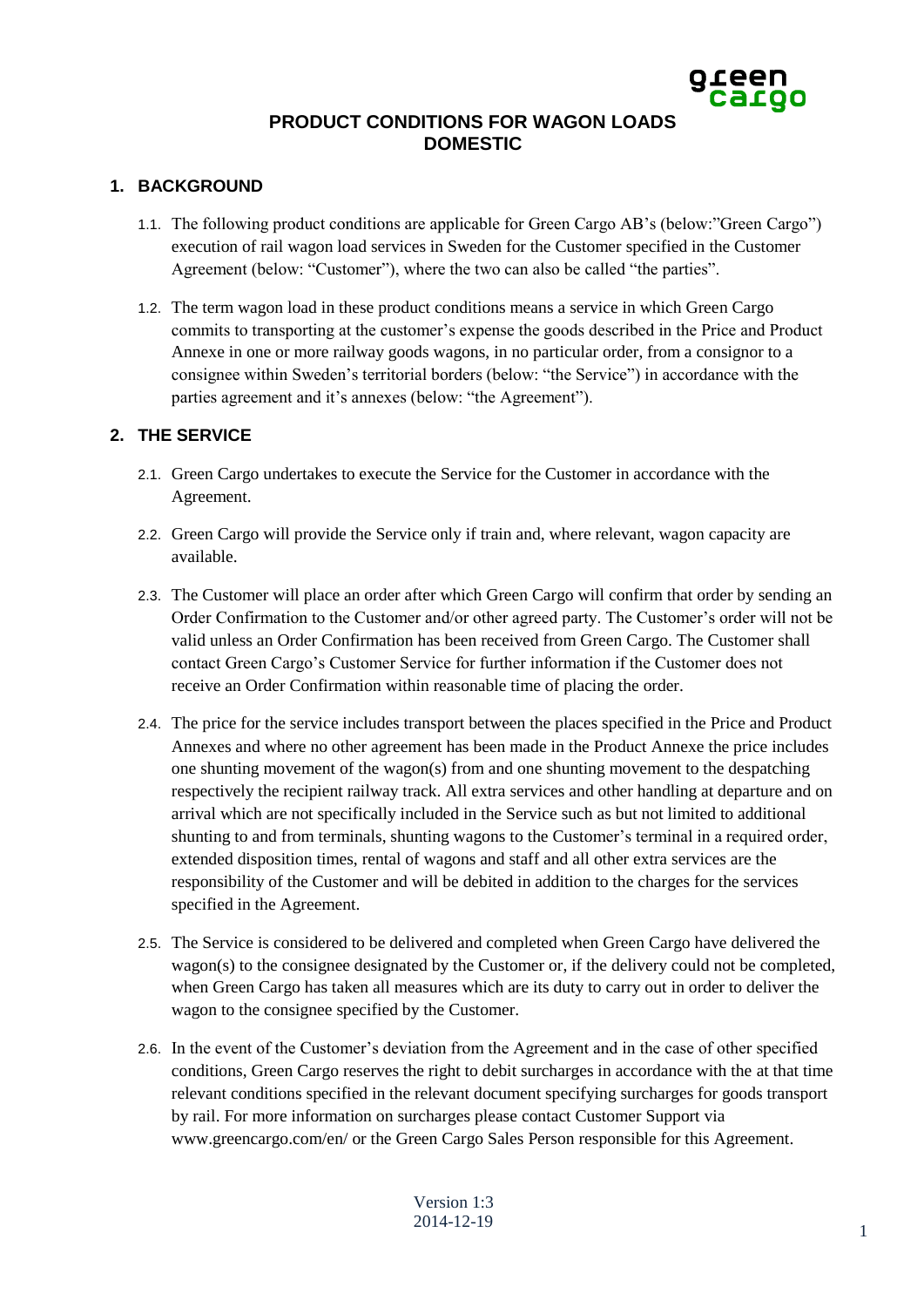

### **3. THE CUSTOMER'S UNDERTAKINGS AND RESPONSIBILITY**

- 3.1. In the event that the Customer is not the physical consignor or consignee, the Customer remains liable to Green Cargo as consignor respectively consignee, including responsibility for fulfilling safety regulations when collection and delivery take place as well as responsibility as the consignor of dangerous goods in accordance with the relevant regulations for the each relevant type of transport such as the Swedish law (2006:263) on transport of dangerous goods and ADR/RID/IMDG.
- 3.2. Additionally the following conditions additionally apply for the Service's execution, where the Customer always is always responsible to Green Cargo:
- a) to ensure that Green Cargo have access to all information Green Cargo needs in order to execute the Service;
	- i) to report disturbances to Green Cargo which may influence the Customer's possibility to despatch and receive wagons;
- b) to ensure that the consignor makes it possible for Green Cargo to collect a specified wagon and/or goods from the consignor's premises without having to take extra actions such as moving other wagons;
- c) to ensure that the consignee makes it possible for Green Cargo to place wagons and/or goods at the consignee's premises at the agreed delivery time;
- d) to carry out its part of the Agreement in such a way that it is made possible for Green Cargo to fulfil its commitments and the requirement to observe regulations and laws which the Service demands;
- e) to keep itself updated in relation to applicable laws and regulations as well as Green Cargo's at any given time applicable charges, regulations and instructions related to the Service. For more information please contact Customer Support via [www.greencargo.com/en/](http://www.greencargo.com/en/) or the Green Cargo Sales Person responsible for this Agreement; and
- f) that wagons owned or rented by the Customer have a wagon keeper which is signatory to the international agreement for the use of wagons, GCU (General Contract of Use for wagons – both the international agreement and information about the signatory wagon keepers is available at [www.gcubureau.org](http://www.gcubureau.org/) ).
- 3.3. If the Customer is an infrastructure administrator the Customer shall additionally at the departure and arrival premises:
- a) ensure the establishment and execution of practices which ensure the availability of the current edition of the Traffic Safety Instructions (TRI) in accordance with the duties of an infrastructure administrator;
- b) communicate to Green Cargo current and valid security and safety instructions related to the Customer's premises; and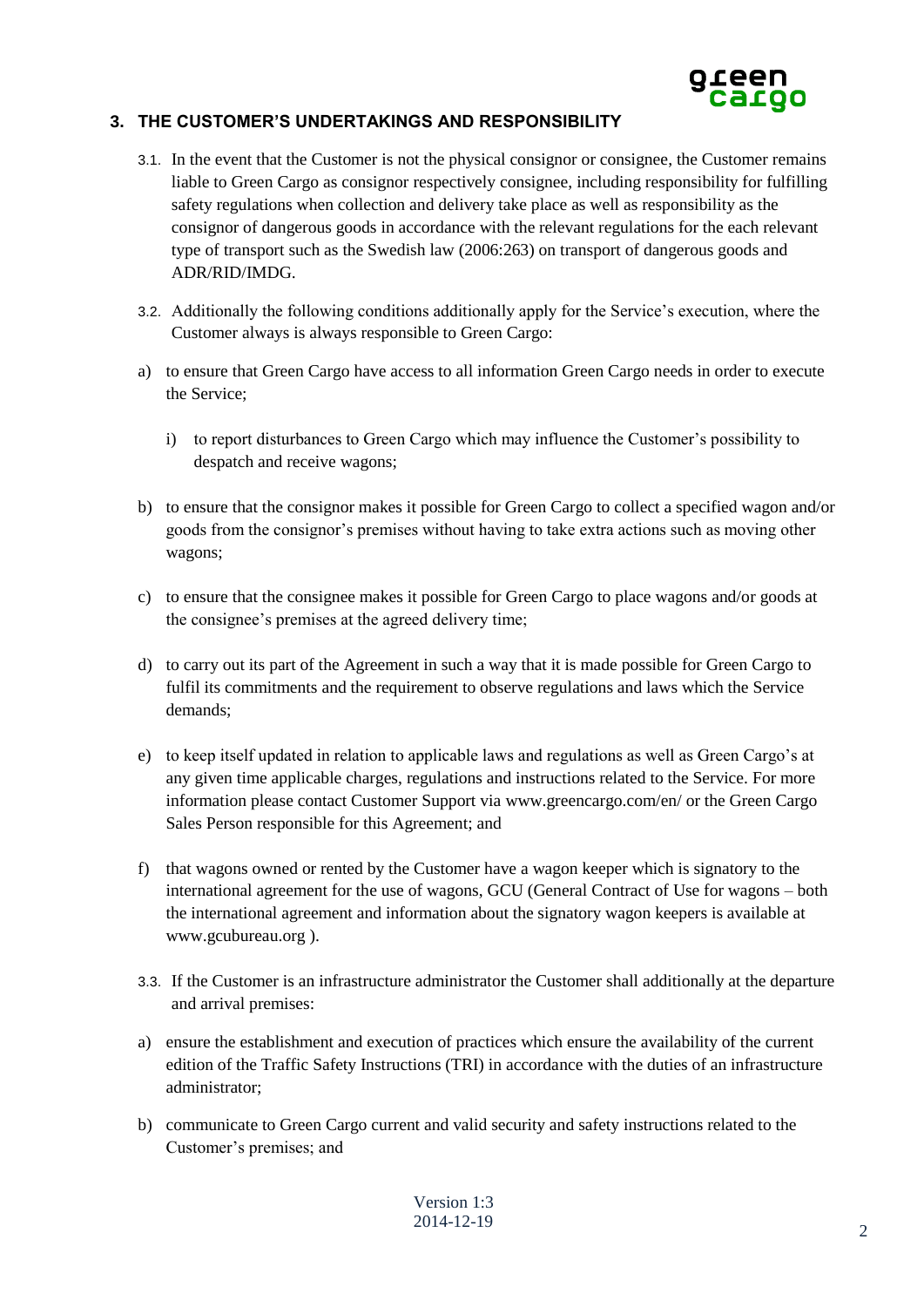

- c) be the party primarily liable for damage to third parties, but with the possibility of requesting reimbursement by way of recourse from Green Cargo in the event that the damage was caused by error or omission on the part of Green Cargo.
- 3.4. The Customer guarantees to carry out all commitments in accordance with the Agreement. The Customer is consequentially responsible for any extra costs which result from the Customer's breach of the Agreement.
- 3.5. In the event of major deviation from the valid regulations and the Customer's commitments expressed in the Agreement Green Cargo reserves the right not to execute the Service until the shortcoming is remedied.

#### **4. TRANSPORT TIMES**

- 4.1. Train traffic will take place in accordance with Green Cargo's normal timetable. Reduced traffic intensity may occur during public holidays as well as during the summer period. The times for collection and delivery of wagons may be altered during the validity of the agreement.
- 4.2. Green Cargo has the right to unilaterally carry out changes in the production network during the validity of the agreement both in the form of temporary, such as the cancellation of specific departures, as well as permanent changes. In the case of permanent changes in the transport network which will affect the Customer, e.g. reduction of traffic frequency or discontinuance of traffic to a specific terminal or rail tax point, Green Cargo shall inform the Customer in writing before the decision is executed.

#### **5. TRANSPORT ORDERS**

- 5.1. A transport order must be made in writing or electronically (e.g. via EDI). Written orders shall be made out in accordance with Green Cargo's standard document for transport orders. For more information about transport orders please contact Customer Support via www.greencargo.com/en or the Green Cargo Sales Person responsible for this Agreement. Electronic orders shall be presented in the agreed format. Orders may only be placed by individuals or agents designated by the Customer and named in the Production Annexe.
- 5.2. The Customer shall, not later than at the time of placing the order, inform Green Cargo in the event that the goods totally or partially require special transport or are regulated by ADR, IMDG regulations or other equivalent regulations.
- 5.3. The order acceptance window is opened weekly two weeks in advance. Orders covered by a specific Agreement can be placed with Green Cargo Customer Service at the earliest on Monday in any given week, for transport at any time during the second week after the order is placed, i.e. an order can be placed in week 1 for transport during week 3, and that order shall be placed at the latest by 09:00 on the working day (Monday – Friday with the exception of Public holidays) before the execution of the Service. In the event that Green Cargo shall supply the wagon the order shall be placed not later than 09:00 on the working day before the Customer wishes to begin loading the wagon.

#### **6. TRANSPORT DOCUMENTS**

- 6.1. Transport documents must be delivered to Green Cargo not less than two hours before the departure from the Customer's track if nothing else is specified in the order confirmation.
- 6.2. The transport document shall contain information in accordance with the previously placed transport order. The transport document shall be written or in an agreed electronic format (e.g.

Version 1:3 2014-12-19 3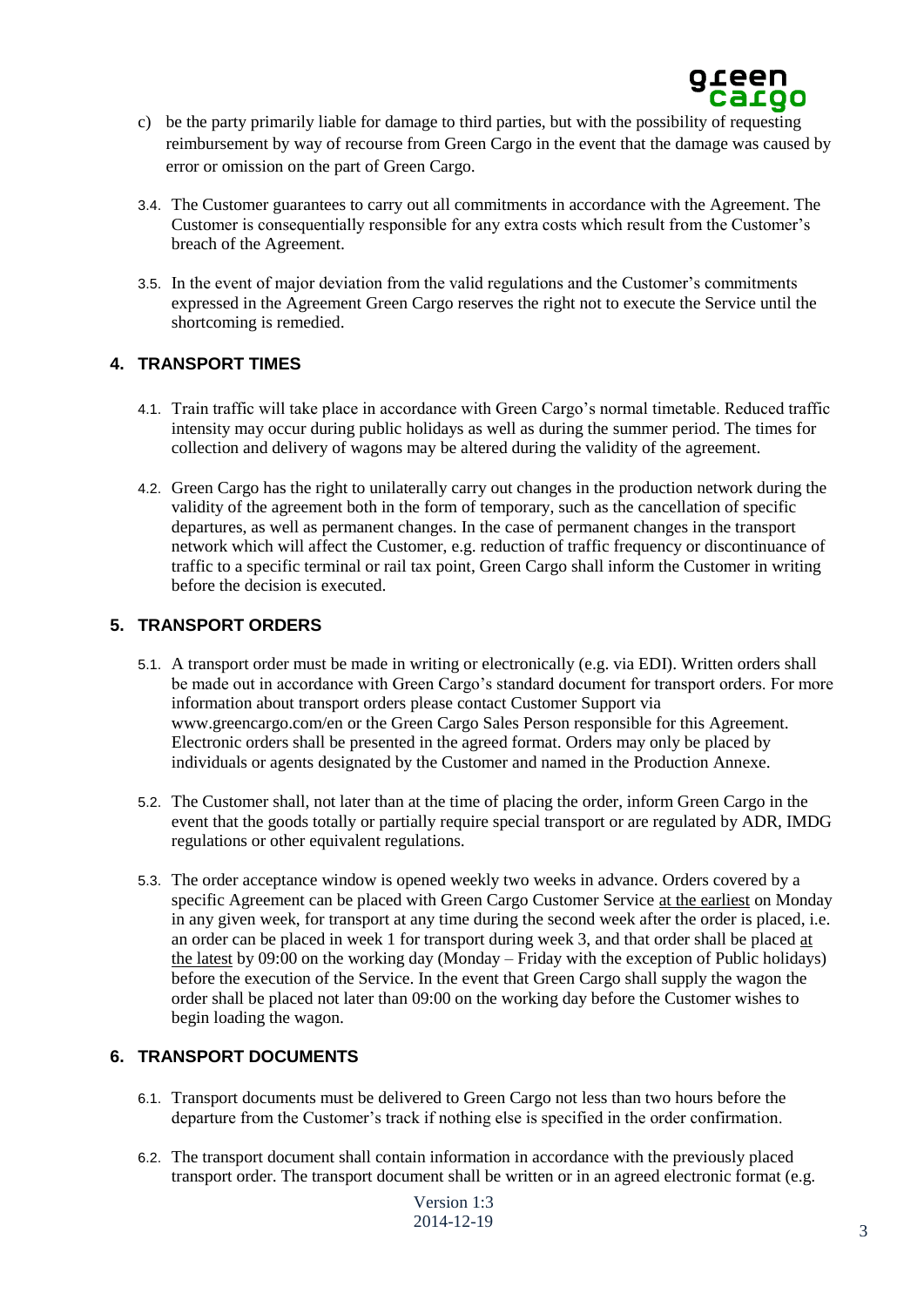

via EDI). Written transport documents can be in the form of an order form, a SIS consignment note or consignment note data. For more information about transport documents please contact Customer Support via www.greencargo.com/en or the Green Cargo Sales Person responsible for this Agreement.

6.3. If the consignment totally or partially consists of dangerous goods a separate consignment note shall be used for such goods. The Customer is responsible for ensuring that the goods that are listed in the consignment note are declared in accordance with the respective transport type's compulsory regulations (e.g. ADR or IMDG) and that every package in the consignment is labelled with the markings and labelling required by the relevant regulations as well as the availability of Transport Emergency Cards for the respective types of goods in all languages of the countries through which the transport shall travel, and include a consignor's certificate in accordance with relevant requirement.

## **7. NOTIFICATION & ADVICE**

- 7.1. Green Cargo will notify, unless the Customer has specifically declined notification, the estimated time at which the empty wagon will be available as well as the estimated time at which the loaded wagon will arrive at the agreed delivery point.
- 7.2. The notification message will be addressed to the person designated as notification recipient in the Production Annexe. Notification to other parties will only be made at the specific request of the Customer.

# **8. CANCELLATION AND CHANGES TO TRANSPORT ORDER**

- 8.1. Cancellation of or change to a transport order shall be made to Green Cargo's Customer Service.
- 8.2. Green Cargo has the right to debit surcharges for transport orders cancelled by the Customer if Green Cargo has already confirmed the transport order.

## **9. DISCREPANCY REPORTS**

- 9.1. Unless the Customer has specifically declined reports of discrepancies Green Cargo will notify the Customer if the estimated time of arrival at the destination will be exceeded by more than one hour. The notification of discrepancy will be addressed to the person designated as discrepancy notification recipient in the Production Annexe. Notification to other parties will only be sent at the specific request of the Customer.
- 9.2. Discrepancy reports will be sent out between 07:00 and 17:00 hours on any working day (weekdays Monday - Friday which are not public holidays) and will contain information of a revised estimated time at which an empty wagon will be made available, or a revised estimated arrival time.

## **10. LOADING INSTRUCTIONS**

10.1.The Customer is answerable to Green Cargo as consignor for loading and anchorage of goods in accordance with relevant laws, regulations and loading instructions. For more information or advice about current loading regulations etc. please contact Customer Support via [www.greencargo.com/en/](http://www.greencargo.com/en/) or the Green Cargo sales person responsible for this Agreement.